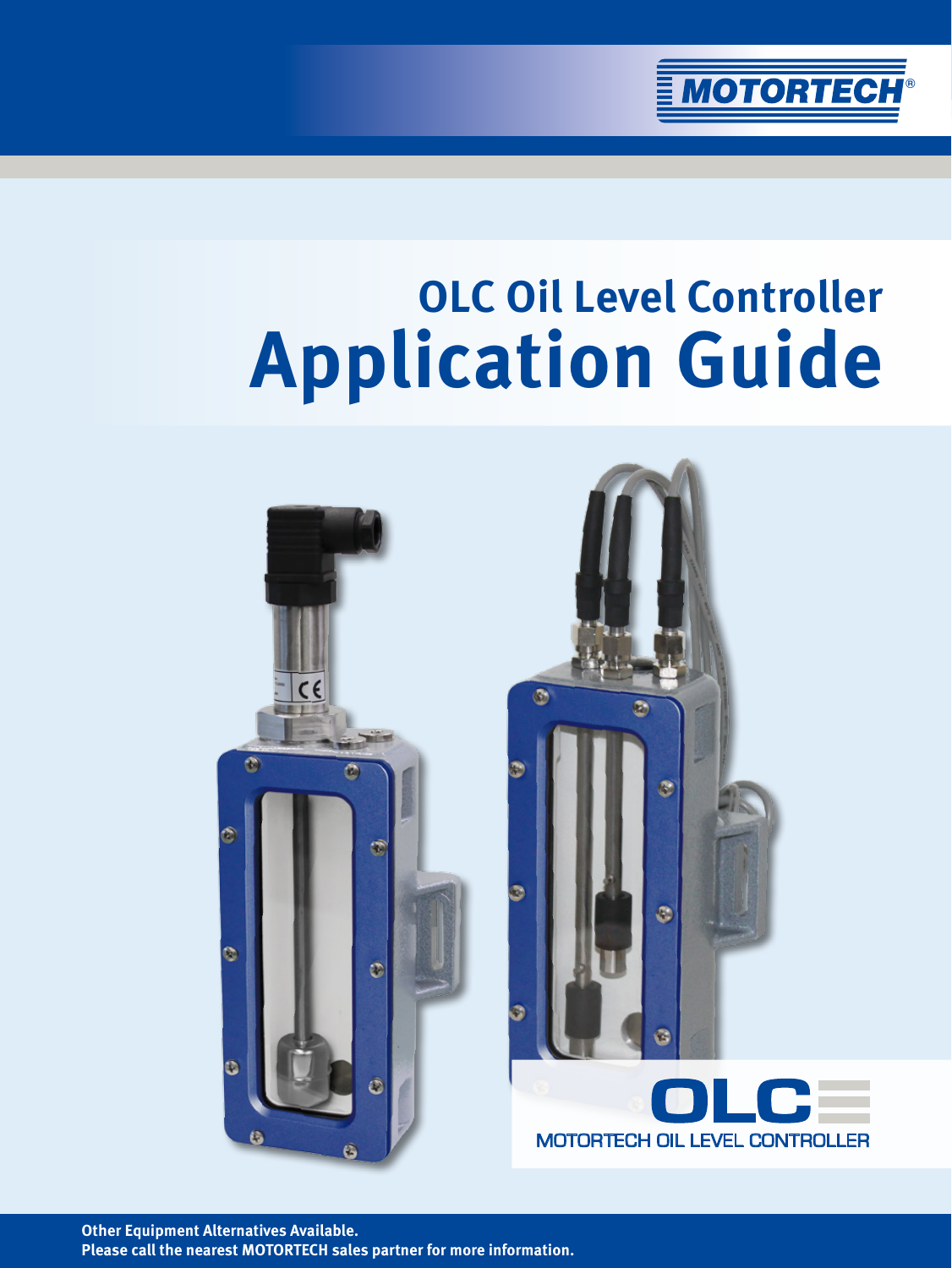# **Principle of the Oil Level Control and Oil Refill**



| <b>Position</b> | <b>Description</b>       | <b>Chapter</b> | <b>Position</b> | <b>Description</b>      | <b>Chapter</b> |
|-----------------|--------------------------|----------------|-----------------|-------------------------|----------------|
|                 | OLC Oil level controller | A/B            |                 | Solenoid valve          |                |
|                 | Engine                   |                | 6               | Overhead oil tank       |                |
|                 | Engine sump              |                |                 | Oil pump                | D              |
| 4               | Compensation line        |                | 8               | Bottom-mounted oil tank | -              |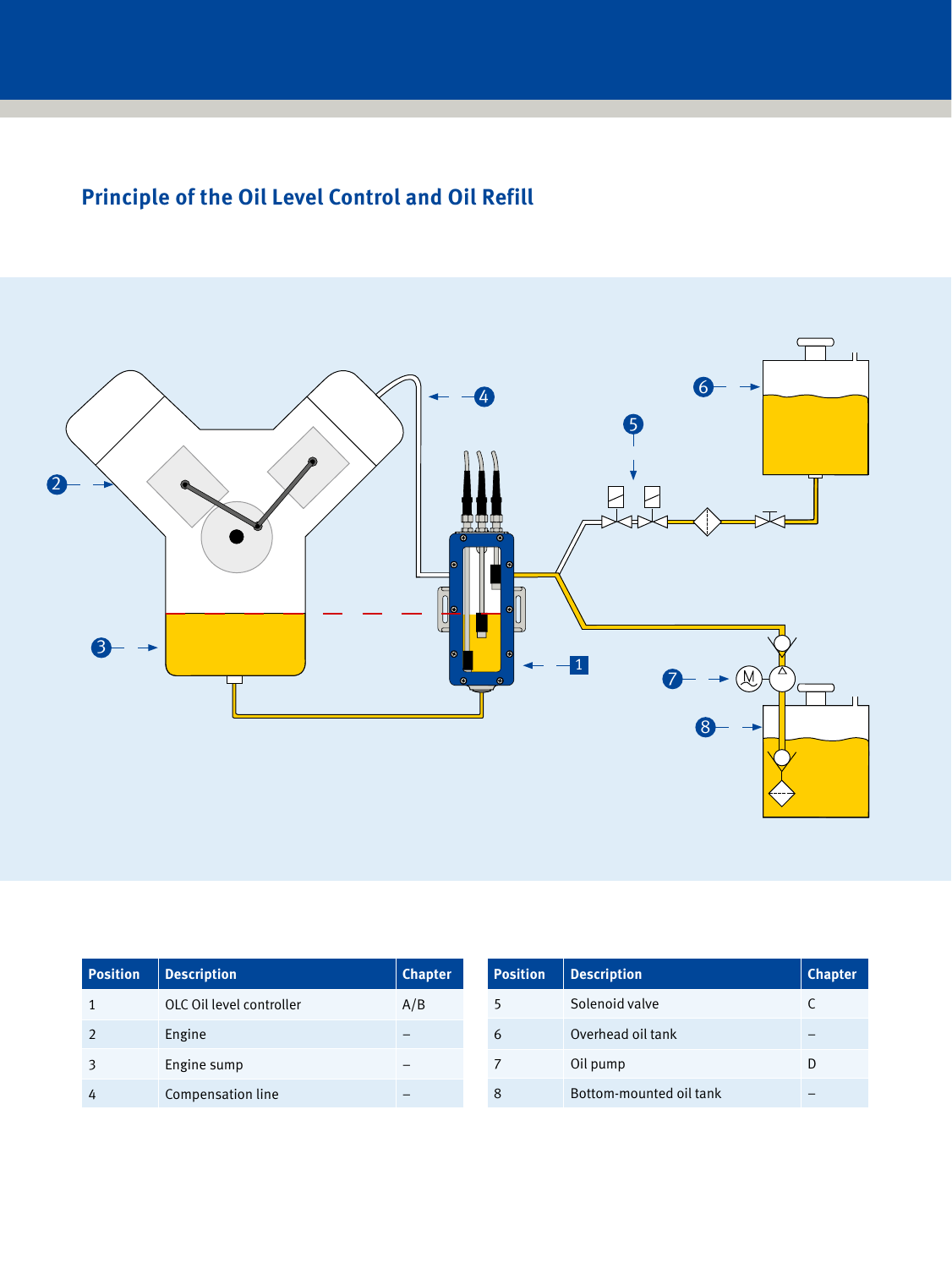

# **A) OLC Oil Level Controller with Analog Level Sensor**

### **OLC Oil Level Controller with Analog Level Sensor – Oil Level Monitoring with Refilling**



### **Possible Applications**

| <b>Level</b><br><b>Sensor</b> | <b>Event</b>            | <b>State</b> | <b>Action</b>                       |
|-------------------------------|-------------------------|--------------|-------------------------------------|
| $\vert$ 1                     | Oil level too high      | Overfilling  | Engine stop                         |
|                               | Optimal oil level - MAX | Refilling    | Oil pump off / close solenoid valve |
|                               | Optimal oil level - MIN | Refilling    | Oil pump on / open solenoid valve   |
|                               | Oil level too low       | No oil       | Engine stop                         |

### **Technical Data**

- Up to 12 switch points
- Switch points in control freely programmable
- Visualization possible via control
- Measuring transducer built into metal housing (incl. connection plug)
- Versions available in redundant design with float switches
- Measuring range 125.0 mm
- Resolution 10.0 mm
- Resistance range 625  $\Omega$  8.5 k $\Omega$
- Output 4-20 mA
- Supply voltage 12 32 VDC

| P/N            | <b>Description</b>                                                             | <b>Float switch</b>      | Cable<br>length  | Cable<br><i>insulation</i> |
|----------------|--------------------------------------------------------------------------------|--------------------------|------------------|----------------------------|
| 80.01.214      | OLC oil level controller with analog level Sensor, transducer in metal housing | $\overline{\phantom{0}}$ |                  |                            |
| 80.01.214-1104 | OLC oil level controller with analog level Sensor, transducer in metal housing | $\boxed{2}$ (MIN)        | 4.0 <sub>m</sub> | PVC.                       |
| 80.01.214-1204 | OLC oil level controller with analog level Sensor, transducer in metal housing | $3$ (MAX)                | 4.0 <sub>m</sub> | PV <sub>C</sub>            |
| 80.01.214-2104 | OLC oil level controller with analog level Sensor, transducer in metal housing | $2/3$ (MIN/MAX)          | 4.0 <sub>m</sub> | <b>PVC</b>                 |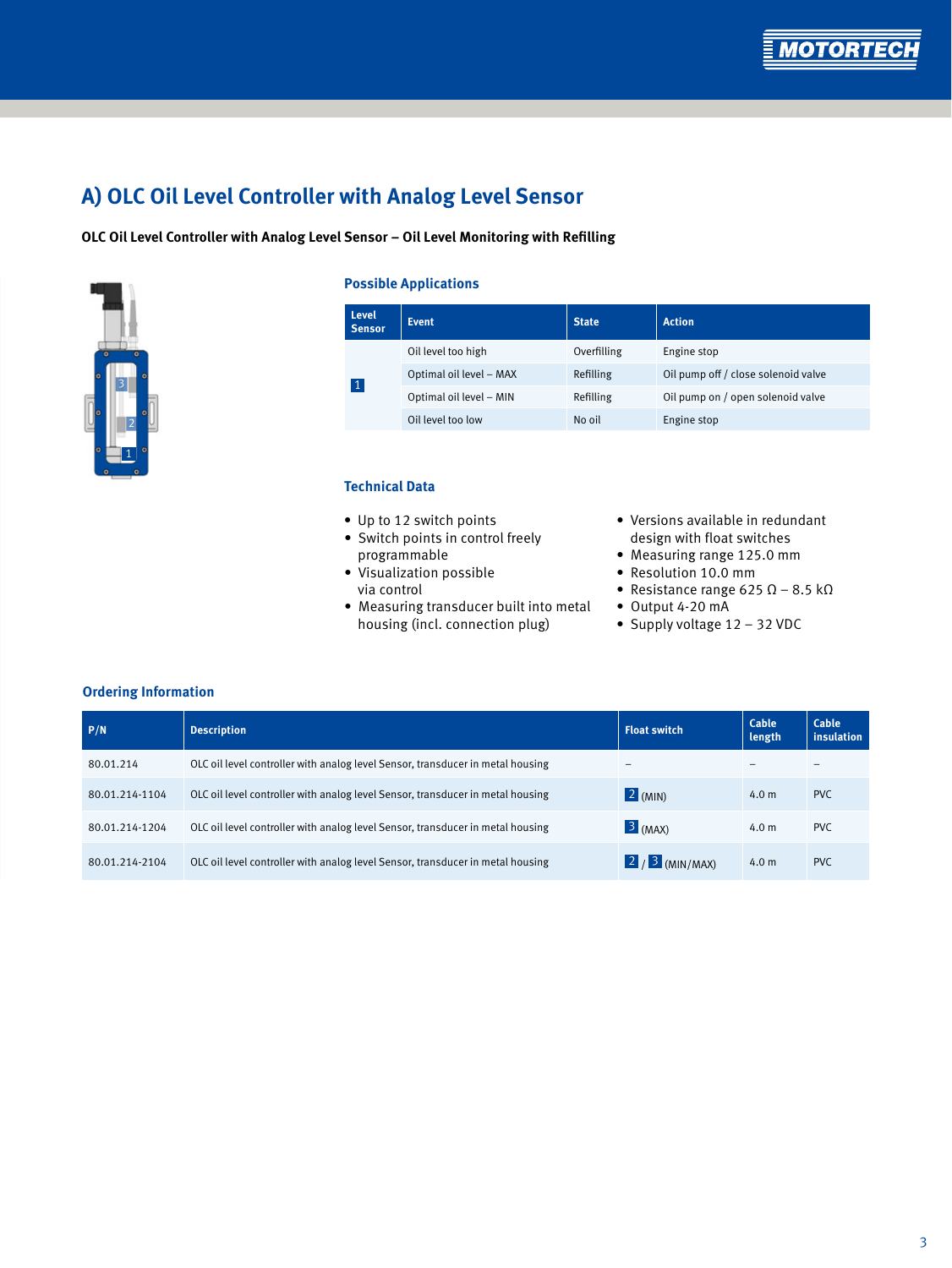# **B) OLC Oil Level Controller with Float Switches**

### **OLC Oil Level Controller with two Float Switches – Oil Level Monitoring with or without Refilling**



### **Possible Applications**

| <b>Float switch</b> | <b>Event</b>            | <b>State</b> | <b>Action</b>                       |
|---------------------|-------------------------|--------------|-------------------------------------|
| $\vert$ 1           | Optimal oil level - MAX | Refilling    | Oil pump off / close solenoid valve |
| 2                   | Optimal oil level - MIN | Refilling    | Oil pump on / open solenoid valve   |
|                     |                         |              |                                     |
| <b>Float switch</b> | <b>Event</b>            | <b>State</b> | <b>Action</b>                       |
| $\vert$ 1           | Oil level too high      | Overfilling  | Engine stop                         |
| 2                   | Oil level too low       | No oil       | Engine stop                         |

### **Ordering Information**

| P/N            | <b>Description</b>       | <b>Float switch</b> | <b>Function</b> | Length<br><b>Guide tube</b> | <b>Cable length</b> | Cable<br>insulation | <b>Series</b><br>resistor |
|----------------|--------------------------|---------------------|-----------------|-----------------------------|---------------------|---------------------|---------------------------|
| 80.01.210-2001 | OLC oil level controller |                     | <b>NC</b>       | 150.0 mm                    | 1.0 <sub>m</sub>    | <b>PVC</b>          | $47 \Omega$               |
|                |                          | 2                   | N <sub>O</sub>  | 230.0 mm                    | 1.0 <sub>m</sub>    | <b>PVC</b>          | $47 \Omega$               |
| 80.01.210-2004 | OLC oil level controller |                     | <b>NC</b>       | 150.0 mm                    | 4.0 <sub>m</sub>    | <b>PVC</b>          | $47 \Omega$               |
|                |                          | $ 2\rangle$         | N <sub>O</sub>  | 230.0 mm                    | 4.0 <sub>m</sub>    | <b>PVC</b>          | $47 \Omega$               |

### **OLC Oil Level Controller with three Float Switches – Oil Level Monitoring with Refilling**



### **Possible Applications**

| <b>Float switch</b>     | <b>Event</b>            | <b>State</b> | <b>Action</b>                       |
|-------------------------|-------------------------|--------------|-------------------------------------|
| $\vert$ 1               | Oil level too high      | Overfilling  | Engine stop                         |
| 2                       | Optimal oil level - MAX | Refilling    | Oil pump off / close solenoid valve |
| $\overline{\mathbf{3}}$ | Optimal oil level - MIN | Refilling    | Oil pump on / open solenoid valve   |
|                         |                         |              |                                     |
|                         |                         |              |                                     |
| <b>Float switch</b>     | <b>Event</b>            | <b>State</b> | <b>Action</b>                       |
| $\vert$ 1               | Optimal oil level - MAX | Refilling    | Oil pump off / close solenoid valve |
| 2                       | Optimal oil level - MIN | Refilling    | Oil pump on / open solenoid valve   |

| P/N            | <b>Description</b>       | <b>Float switch</b> | <b>Function</b> | Length<br><b>Guide tube</b> | <b>Cable length</b> | Cable<br>insulation | <b>Series</b><br>resistor |
|----------------|--------------------------|---------------------|-----------------|-----------------------------|---------------------|---------------------|---------------------------|
| 80.01.210-3001 | OLC oil level controller | $\vert$ 1           | <b>NC</b>       | 150.0 mm                    | 1.0 <sub>m</sub>    | <b>PVC</b>          | $47 \Omega$               |
|                |                          | 2                   | N <sub>C</sub>  | 180.0 mm                    | 1.0 <sub>m</sub>    | <b>PVC</b>          | $47 \Omega$               |
|                |                          | $\vert$ 3           | <sub>NO</sub>   | 230.0 mm                    | 1.0 <sub>m</sub>    | <b>PVC</b>          | $47 \Omega$               |
| 80.01.210-3004 | OLC oil level controller | $\vert$ 1           | <b>NC</b>       | 150.0 mm                    | 4.0 <sub>m</sub>    | <b>PVC</b>          | $47 \Omega$               |
|                |                          | 2                   | <b>NC</b>       | 180.0 mm                    | 4.0 <sub>m</sub>    | <b>PVC</b>          | $47 \Omega$               |
|                |                          | $\vert 3 \vert$     | <sub>NO</sub>   | 230.0 mm                    | 4.0 <sub>m</sub>    | <b>PVC</b>          | $47 \Omega$               |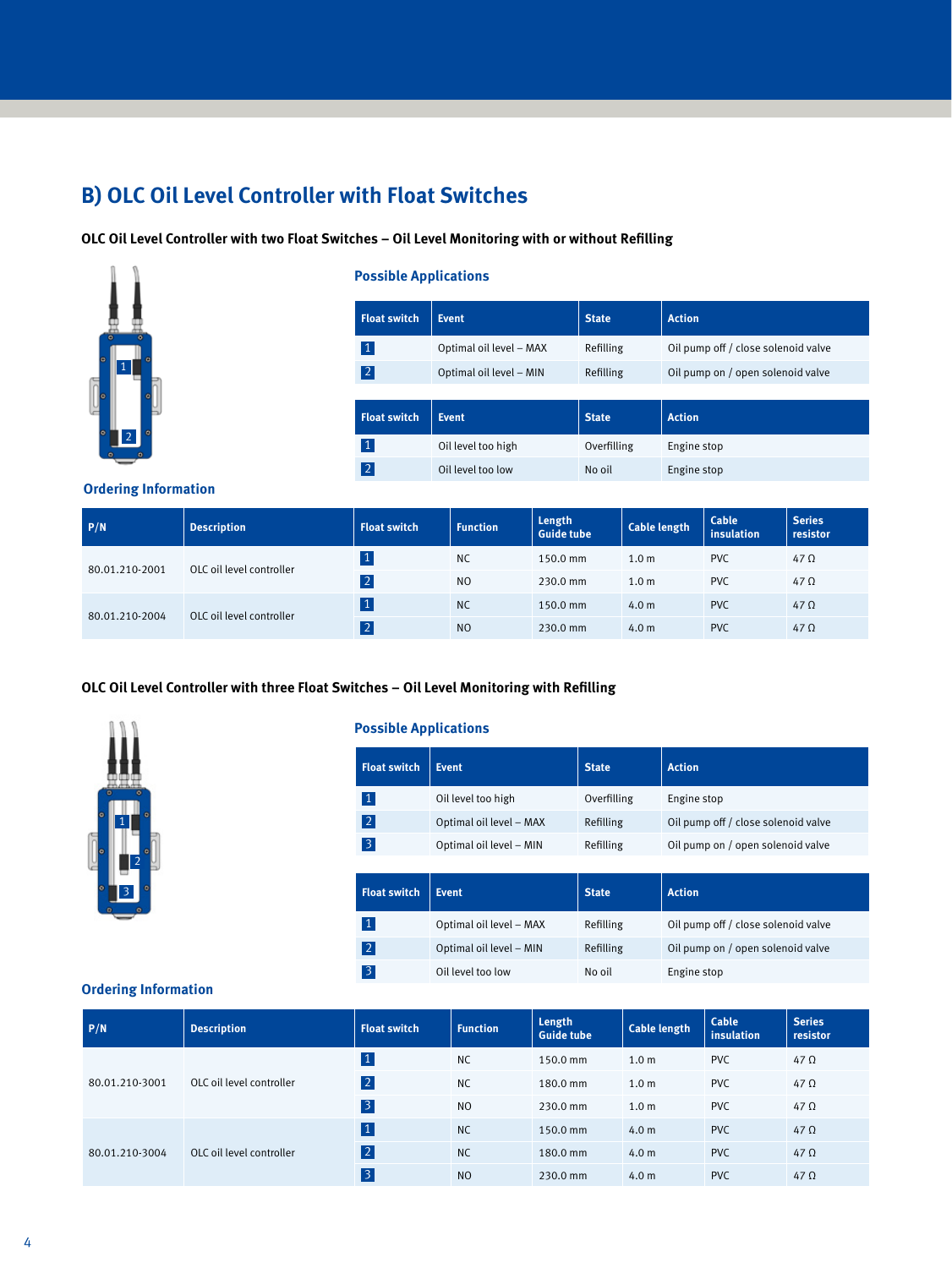**MOTORT** 

### **OLC Oil Level Controller with four Float Switches – Oil Level Monitoring with Refilling**



### **Possible Applications**

| <b>Float switch</b> | <b>Event</b>            | <b>State</b>     | <b>Action</b>                       |
|---------------------|-------------------------|------------------|-------------------------------------|
| $\vert$ 1           | Oil level too high      | Overfilling      | Engine stop                         |
| 2                   | Optimal oil level - MAX | <b>Refilling</b> | Oil pump off / close solenoid valve |
| $\vert 3 \vert$     | Optimal oil level - MIN | Refilling        | Oil pump on / open solenoid valve   |
| $\frac{1}{4}$       | Oil level too low       | No oil           | Engine stop                         |

| P/N            | <b>Description</b>       | <b>Float switch</b> | <b>Function</b> | Length<br><b>Guide tube</b> | <b>Cable length</b> | Cable<br>insulation | <b>Series</b><br>resistor |
|----------------|--------------------------|---------------------|-----------------|-----------------------------|---------------------|---------------------|---------------------------|
| 80.01.210-4001 | OLC oil level controller | $\vert 1 \vert$     | <b>NC</b>       | 150.0 mm                    | 1.0 <sub>m</sub>    | <b>PVC</b>          | $47 \Omega$               |
|                |                          | 2                   | <b>NC</b>       | 180.0 mm                    | 1.0 <sub>m</sub>    | <b>PVC</b>          | $47 \Omega$               |
|                |                          | $\overline{3}$      | <b>NC</b>       | 180.0 mm                    | 1.0 <sub>m</sub>    | <b>PVC</b>          | $47 \Omega$               |
|                |                          | $\overline{4}$      | N <sub>O</sub>  | 230.0 mm                    | 1.0 <sub>m</sub>    | <b>PVC</b>          | $47 \Omega$               |
| 80.01.210-4004 | OLC oil level controller | $\vert 1 \vert$     | <b>NC</b>       | 150.0 mm                    | 4.0 <sub>m</sub>    | <b>PVC</b>          | $47 \Omega$               |
|                |                          | 2                   | <b>NC</b>       | 180.0 mm                    | 4.0 <sub>m</sub>    | <b>PVC</b>          | $47 \Omega$               |
|                |                          | $\vert$ 3           | <b>NC</b>       | 180.0 mm                    | 4.0 <sub>m</sub>    | <b>PVC</b>          | $47 \Omega$               |
|                |                          | $\vert 4 \vert$     | N <sub>O</sub>  | 230.0 mm                    | 4.0 <sub>m</sub>    | <b>PVC</b>          | $47 \Omega$               |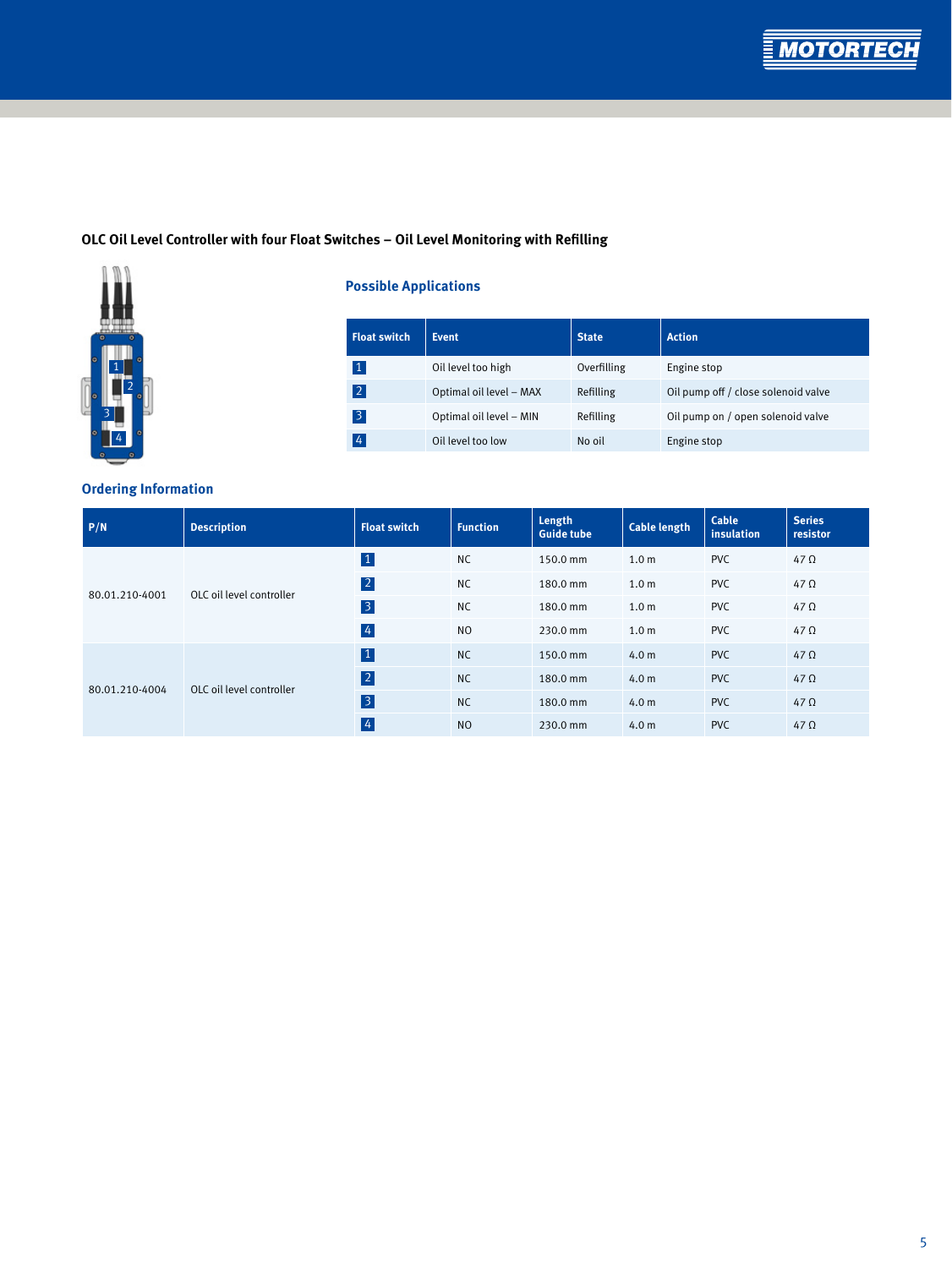## **C) OLC Oil Level Controller – Solenoid Valves**



An oil storage  $tank$  **1** positioned above the engine, from which the oil flows by gravity, requires a solenoid valve for blocking, or better yet a double solenoid valve for reasons of redundancy<sup>2</sup>.

### **Technical Data**

- Directly controlled via 2/2 way valve
- connected with double nipple
- normally closed
- electric plug in connection with two connection leads  $\bullet$  NW 2
- 
- G 1/4 inside
- **P/N Description Coil voltage Maximum pressure Cable length Cable insulation** 81.00.310-01 Double solenoid valve, 2/2 way 230 V / 50 Hz 24 bar 1.0 m PVC 81.00.310-04 Double solenoid valve, 2/2 way 230 V / 50 Hz 24 bar 4.0 m PVC 81.00.311-01 Double solenoid valve, 2/2 way 24 V 16 bar 1.0 m PVC 81.00.311-04 Double solenoid valve, 2/2 way 24 V 16 bar 4.0 m PVC 81.00.312-01 Double solenoid valve, 2/2 way 12 V 16 bar 1.0 m PVC 81.00.312-04 Double solenoid valve,  $2/2$  way 12 V 16 bar 4.0 m 4.0 m PVC 81.00.313-01 Double solenoid valve,  $2/2$  way 24 V / 50 Hz 24 bar 1.0 m PVC 81.00.313-04 Double solenoid valve, 2/2 way 24 V / 50 Hz 24 bar 4.0 m PVC



An oil storage  $t$ ank  $1$  positioned above the engine, from which the oil flows by gravity, requires a solenoid valve for blocking 2 , or better yet a double solenoid valve for reasons of redundancy.

### **Technical Data**

- Directly controlled
- 2/2-way valve
- normally closed
- electric plug-in connection
- with connection lead
- NW 2
- G 1/4 inside

### **Ordering Information**

| P/N          | <b>Description</b>      | <b>Coil voltage</b> | <b>Maximum pressure</b> | <b>Cable length</b> | <b>Cable insulation</b> |
|--------------|-------------------------|---------------------|-------------------------|---------------------|-------------------------|
| 81.00.300-01 | Solenoid valve, 2/2 way | 230 V / 50 Hz       | 24 bar                  | 1.0 <sub>m</sub>    | <b>PVC</b>              |
| 81.00.300-04 | Solenoid valve, 2/2 way | 230 V / 50 Hz       | 24 bar                  | 4.0 m               | PVC.                    |
| 81.00.301-01 | Solenoid valve, 2/2 way | 24 V                | 16 <sub>bar</sub>       | 1.0 <sub>m</sub>    | <b>PVC</b>              |
| 81.00.301-04 | Solenoid valve, 2/2 way | 24 V                | 16 <sub>bar</sub>       | 4.0 m               | PVC.                    |
| 81.00.302-01 | Solenoid valve, 2/2 way | 12V                 | 16 <sub>bar</sub>       | 1.0 <sub>m</sub>    | PVC.                    |
| 81.00.302-04 | Solenoid valve, 2/2 way | 12V                 | 16 <sub>bar</sub>       | 4.0 m               | PVC.                    |
| 81.00.303-01 | Solenoid valve, 2/2 way | 24 V / 50 Hz        | 24 bar                  | 1.0 <sub>m</sub>    | PVC.                    |
| 81.00.303-04 | Solenoid valve, 2/2 way | 24 V / 50 Hz        | 24 bar                  | 4.0 <sub>m</sub>    | <b>PVC</b>              |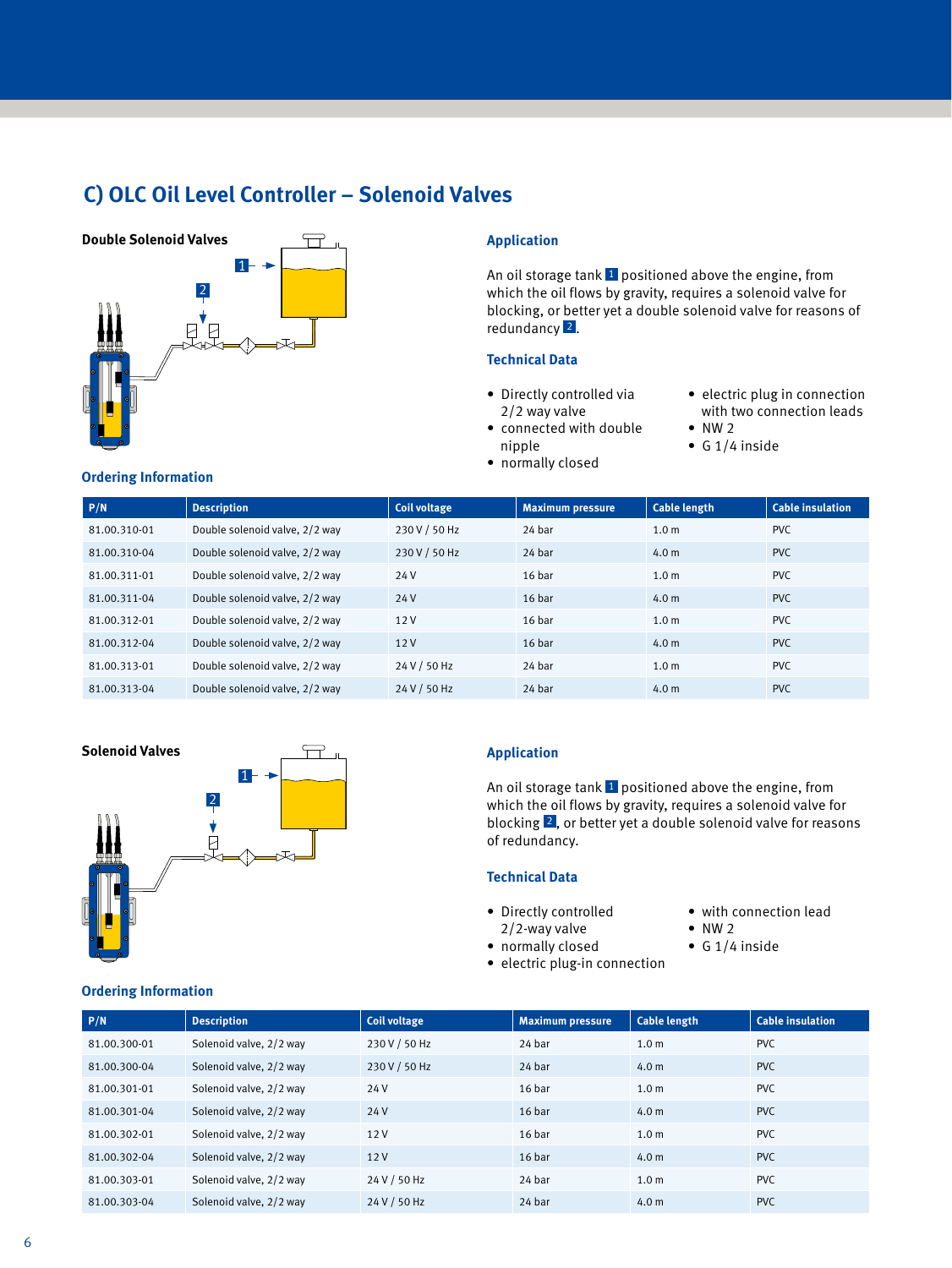

# **D) OLC Oil Level Controller – Oil Pumps**

### **Oscillating Piston Pumps Application**



An oil storage tank located below the engine <sup>1</sup> must be equipped 2 with an electric pump.

### **Technical Data**

- On-period 100% at 20 °C oil temperature, 45% at 45 °C oil temperature
- max. 50 °C oil temperature
- max. suction head 2 m
- Oil viscosity up to about 500 cSt

| P/N       | <b>Description</b>      | <b>Voltage</b> | <b>Connected load</b> | <b>Protection class</b> | Max. pump capacity $\vert$ Max. pressure |                    |
|-----------|-------------------------|----------------|-----------------------|-------------------------|------------------------------------------|--------------------|
| 81.00.510 | Oscillating piston pump | 230 V / 50 Hz  | 30 W                  | IP 66                   | $0.4$ l/min.                             | 0.7 <sub>bar</sub> |
| 81.00.511 | Oscillating piston pump | 230 V / 50 Hz  | 60W                   | IP 65                   | $1.5$ l/min.                             | 2.5 <sub>bar</sub> |